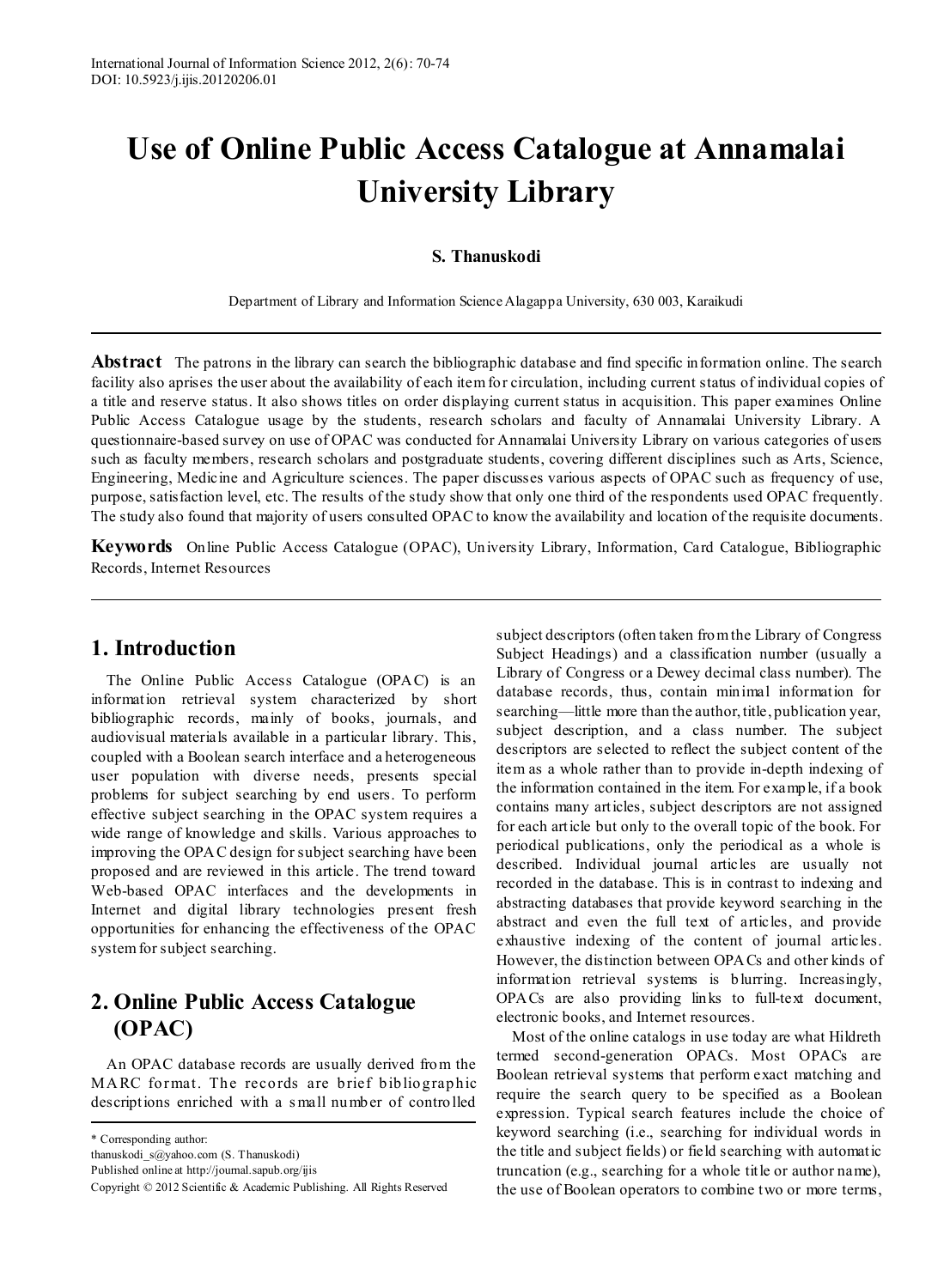the use of a truncation symbol, and limiting a search to specific fields. The onus is on the user to translate the user's information need into the subject headings and indexing terms used in the OPAC database and to refine the search based on the initial search result. Because most OPAC systems now offer Web access, OPAC interfaces are increasingly Web interfaces in the form of web pages containing HTML forms. Such interfaces are mainly form-filling interfaces. The user selects the type of search and the fields for searching either by entering the query in the appropriate input box or by toggling the appropriate checkbox or radio button. For keyword searching, the search expression can include Boolean operators as well as indications of which field(s) to search[1].

OPAC users are heterogenous, varying widely in background, age, subject interests, and computer and information literacy. So the OPAC has to be designed to cater to a wide range of users, ranging from users who have little knowledge of what a catalog contains and have little experience with computer terminals to librarians who are experienced in online database searching and who require the system to have powerful search capabilities.

## **3. Literature Review**

The first library online public access catalogue was introduced in the early 1980s and researchers have been conducting usability studies of these catalogs ever since. In designing our usability study, we incorporated what we felt to be some of the best, most useful methods from previous research. However, our research is unique in that it compares four different library OPACs (both academic and public) from a specific geographic location, Seattle.

In 1999, Chisman, Diller, and Walbridge conducted a usability study of the Washington State University Library OPAC. The library was preparing to implement a new version of the OPAC, and before it did so, wanted to test how usable the new catalog was, test whether or not people understood its features, and incorporate participants' feedback into the design of the new OPAC. Chis man, Diller, and Walbridge found that most of the OPACs problems were related to subject indexes and article databases; participants could not find and did not understand how to use these features[2].

In 2002, Halcoussis et al conducted a usability study of California Institute of the Arts Library OPAC to identify "causative factors determining catalog user success in finding information, user attitudes to catalog organization, and user ability to navigate the catalog (p. 148)." These researchers had participants conduct four different kinds of searches, took observation notes, and then had participants answer evaluative questions about the catalog. Halcoussis et al discovered that subject-searchers are more likely to run into difficulty while using the library catalog and are therefore more likely to view the catalog in a negative way. Also, users who spend a lot of time on a search and retrieve a

large number of search results are also more likely to report having difficulty using the OPAC[3].

In 2004, Novotny conducted a protocol analysis study to determine the usability of the Pennsylvania State University Library OPAC. Participants were to complete five structured tasks using the catalog and were to tell observers exactly what they were thinking while they completed each task. Researchers found that the use of internet search engines has had a profound effect on the way that library patrons try to use and the expectations that they have for library OPACs. Because library OPACs are not necessarily designed to work in the same way as internet search engines, this created some problems for participants and highlighted areas of the catalog that could be modified to help users search more effectively [4].

## **4. Objectives of the Study**

The main objectives of the present study are as follows:

- ◆ To access as to what extent the users are using OPAC
- ◆ To find out the purpose of use of OPAC

◆ To know whether the users face problems while using OPAC

 $\blacklozenge$  To study the satisfaction of users while using OPAC

## **5. Scope of the Study**

The present study included postgraduate students, research scholars and faculty members of Annamalai University Library. The main aim of the study was to assess the purpose, knowledge and frequency of using OPAC and problems faced by users. A sample of 400 users was taken covering various disciplines such as Arts, Science, Engineering, Medicine and Agriculture sciences.

## **6. Methodology**

A questionnaire was designed to gather primary data which was distributed among 400 users of Annamalai University Library during academic year 2010-2011. Proper care was taken to select the representative sample from each category proportionately on the basis of total strength of category concerned. A total of 268 out of 400 respondents completed and returned the questionnaires giving overall, a response rate of 67 per cent.

## **7. Data Analysis**

Analysis of data is the ultimate step in research process. It is the link between raw data and significant results leading to conclusions. This process of analysis has to be result oriented.

#### **7.1. Population Study**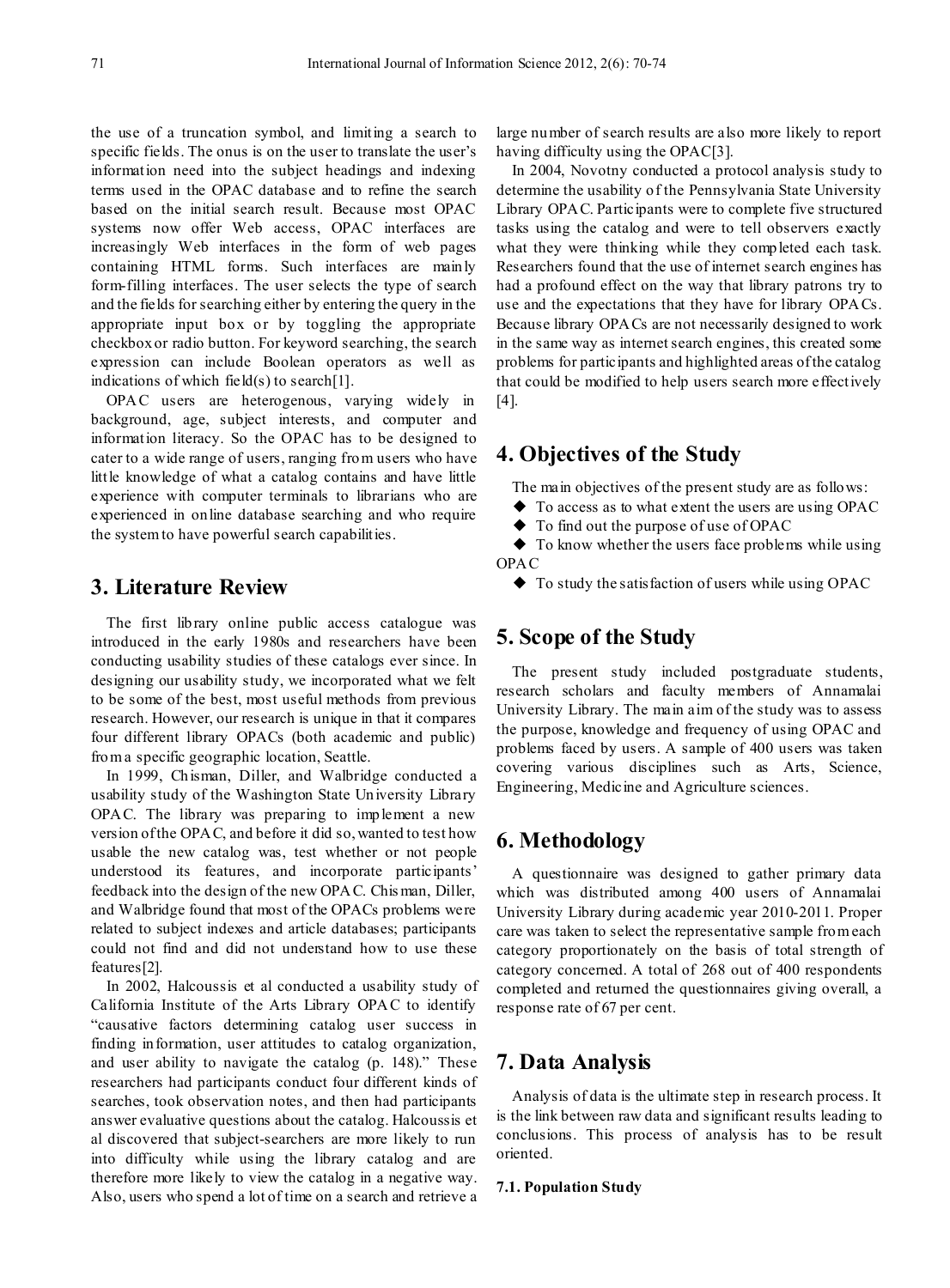Personal detail section of the questionnaire provides information regarding the sex and different qualifications as can be seen from Table-1. It is shown in table-1, 73.14% of population studied were males and only 26.86% of total were females.

**Table 1.** Sex wise distribution of Respondents

| Gender | No. of Respondents | Percentage |
|--------|--------------------|------------|
| Male   | 196                | 73.14      |
| Female | 72                 | 26.86      |
| Total  | 268                | 100.00     |

**Table 2.** Category wise distribution of Respondents

| Academic Status        | No. of Respondents | Percentage |
|------------------------|--------------------|------------|
| Post Graduate Students | 136                | 50.74      |
| Research Scholars      | 58                 | 21.64      |
| <b>Faculty Members</b> | 74                 | 27.62      |
| Total                  | 268                |            |

Table-2 shows that 50.74 % of the respondents were post graduate students, 21.64 % were research scholars and 27.62 %were faculty members.

#### **7.2. Frequency of Using OPAC**

**Table 3.** Frequency of using OPAC

| Frequency    | No. of Respondents | Percentage |
|--------------|--------------------|------------|
| Frequent ly  | 84                 | 31.35      |
| Occasionally | 68                 | 25.38      |
| Rarely       | 56                 | 20.89      |
| Never        | 60                 | 22.38      |
| Total        | 268                | 100.00     |

It is important to know how frequently the users use OPAC to locate their required documents. The frequency of using OPAC indicates its value in the library. Table-3 indicates the frequency of OPAC use. The table depicts that out of total 268 users only 31.35 % respondents frequently used the OPAC, 25.38% of respondents used occasionally, 20.89 % of respondents used rarely and 22.38% of respondents never used OPAC. Table-3 further shows that only one third of the respondents used OPAC frequently.

#### **7.3. Problems for never Using OPAC**

**Table 4.** Problems for never using OPAC

| Reasons                                  | No. of Respondents | Percentage |
|------------------------------------------|--------------------|------------|
| Lack of knowledge                        | 57                 | 95.00      |
| Confusing to use                         | 42                 | 70.00      |
| No output                                | 31                 | 51.66      |
| Lack of assistance from library<br>staff | 27                 | 45.00      |
| Slow speed                               | 22                 | 36.66      |
| Lack of computer systems                 | 15                 | 25.00      |

As presented in Table 3, among the respondents, 60 (22.38 %) never used OPAC. These respondents were asked to give the reasons for never using OPAC. Table 4shows that 95 % of 60 respondents expressed lack of knowledge, 70 %

expressed confusing to use, 51.66% expressed no output, 45 % expressed lack of assistance from library staff, 36.66 % expressed slow speed and around one fourth expressed lack of computer systems.

#### **7.4. Alternative Methods Used by the Users**

**Table 5.** Alternative methods used by the users

| Alternative methods         | No. of Respondents | Percentage |
|-----------------------------|--------------------|------------|
| Consult card catalogue      | 35                 | 58.33      |
| Search shelves individually | 48                 | 80.00      |
| Ask library staff           | 26                 | 43.33      |
| Ask friends                 |                    | 28.33      |

The opinions regarding alternative methods used by the users who never used OPAC are represented in Table 5. Out of 60 users 58.33 % consulted card catalogue to search the documents, 80 % searched the library shelves themselves. Further, 43.33 % seeked the help from library staff to find out the documents, and 28.33 % seeked the help from the friends. Thus, it is clear from Table 5 that majority of these users preferred to search shelves or consult card catalogue to find the required documents.

#### **7.5. Purpose of Using OPAC**

**Table 6.** Purpose of using OPAC

| Purpose of using OPAC                              | No. of Respondents | Percentage |
|----------------------------------------------------|--------------------|------------|
| To know the availability of<br>requisite documents | 154                | 74.03      |
| To know whether requisite<br>document issued       | 87                 | 41.82      |
| To know the location of<br>requisite document      | 163                | 7836       |

Table 6 shows the purpose of using OPAC is indicated. It depicts that 74.03 % of users consulted OPAC to know the availability of the requisite document in the library, 41.82 % to know whether the requisite document issued and 78.36 % to know the location of the requisite documents. It is clear from Table 6 that majority of users consulted OPAC to know the availability and location of the requisite documents.

#### **7.6. Availability of Library Staff in the Vicinity of OPAC**

**Table 7.** Availability of Library Staff in the vicinity of OPAC

| Availability of staff | No. of Respondents | Percentage |
|-----------------------|--------------------|------------|
| Always                | 77                 | 37.01      |
| Usually               | 56                 | 26.93      |
| Occasionally          | 38                 | 18.26      |
| Rarely                | 24                 | 11.54      |
| Never                 | 13                 | 6.26       |
| Total                 | 208                | 100.00     |

Table 7 shows the responses about the availability of library staff to assist the users for using OPAC. The Table reveals that only 37.01 % users found that library staff was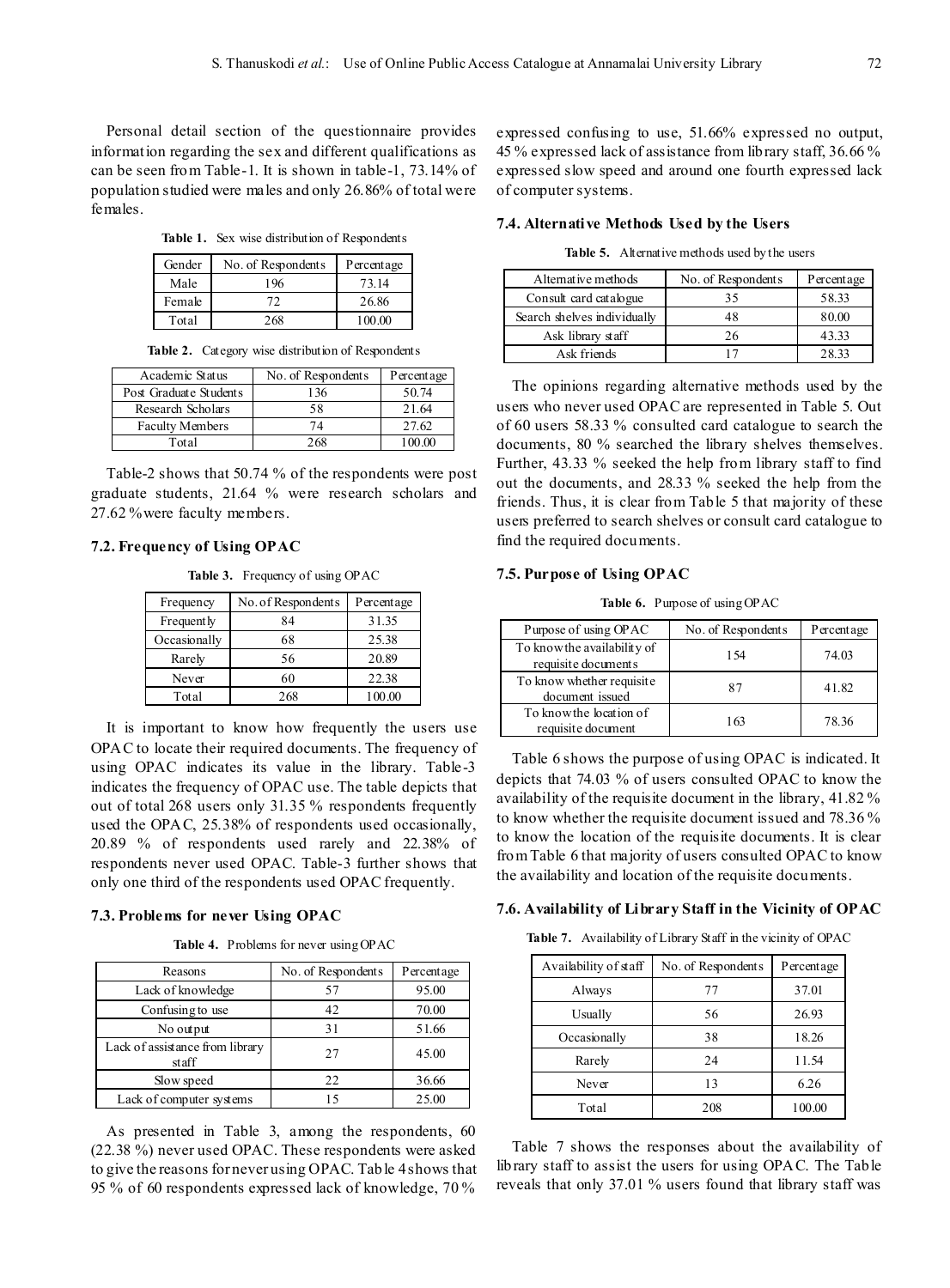always available near OPAC, 26.93 % found library staff usually available, 18.26 % found occasionally available, 11.54% found rarely available and 6.26% found never available near OPAC.

#### **7.7. Sufficiency of Computers for OPAC Use**

**Table 8.** Sufficiency of Computers for OPAC use

| Sufficiency of computers | No. of Respondents | Percentage |
|--------------------------|--------------------|------------|
| Strongly Agree           | 37                 | 17.78      |
| Agree                    | 82                 | 39.43      |
| Neutral                  | 45                 | 21.63      |
| Disagree                 | 28                 | 13.47      |
| Strongly Disagree        | 16                 | 7.69       |
| Total                    | 208                |            |

Table-8 represents the opinions of respondents about the sufficiency of computers available in the library for OPAC use. Table shows that only 17.78 % users strongly agreed that the number of computers was sufficiency, more than one third of users agreed with availability of computers, 21.63 % were neutral about it, 13.47 % were disagreed with availability of computers, and very few 7.69 % strongly disagreed with availability of computers. It is clear from Table 15 that majority of users opined that the number of computers was sufficiency for OPAC use.

#### **7.8. Res ponse Time for Displaying Results**

**Table 9.** Response Time for Displaying Results

| Speed of displaying the results | No. of Respondents | Percentage |
|---------------------------------|--------------------|------------|
| Very fast                       | 29                 | 13.95      |
| Fast                            | 98                 | 47.12      |
| Moderately fast                 | 28                 | 13.47      |
| Slow                            | 36                 | 17.30      |
| Very slow                       |                    | 3.36       |
| Total                           | 208                | 100.00     |

The respondents were asked to indicate how fast OPAC system displayed the results after a search. The data related to this query is depicted in Table 9. Among the respondents, 13.95 % said very fast display of the results after a search, 47.12 % said fast display of the results, 13.47 % said moderately fast display of the results, 17.30 % said slow display of the results, and very few 3.36 % said very slow display of the results. It is evident that a large majority of users around 60 % feel that the display of the results after a search was fast.

#### **7.9. Overall Satisfaction Level in Using OPAC**

**Table 10.** Overall Satisfaction Level in Using OPAC

| Satisfaction Level   | No. of Respondents | Percentage |
|----------------------|--------------------|------------|
| Fully satisfied      | 42                 | 20.19      |
| Satisfied            |                    | 41.83      |
| Moderately satisfied | 61                 | 29.33      |
| Dissatisfied         | 13                 | 6.25       |
| Very dissatisfied    |                    | 2.40       |
| Total                | 208                |            |

Table 10 exhibits overall satisfaction level of users in

using OPAC. It highlights that out of 208 users around one fifth of the users 20.19 % were fully satisfied with OPAC use, almost half of the respondents were satisfied and one-third moderately satisfied with OPAC use. Only 6.25 % were dissatisfied with OPAC use and 2.40 % were very dissatisfied with OPAC use. Evidently, it is clear that only majority of users is satisfied with OPAC working.

## **8. Conclusions**

We also come to the evident conclusion that the interface of the OPAC of the Annamalai University was not optimal for serving user needs, with apparent limitations in its design, a lack of screens for assistance, a deficient system of searching by subject heading, and very limited search options. Users have many kinds of problems performing subject searches in OPAC systems. Typical users do not have the range of knowledge and skills needed for effective subject searching. This article has surveyed possible improvements that can be made to OPAC system design. With developments in Internet and Web browser technologies, many of the proposed improvements can be instituted without major changes to the OPAC back end system. Changes can easily be made in the design of the web pages used as an interface to the OPAC. OPAC interfaces are playing increasingly expanded roles. They now provide access not just to records of books and journals held by a library but also to multiple library systems, to full-text documents and journal articles, and to databases and other resources on the Internet.

## **9. Recommendations**

On the basis of the findings, the following recommendations have been made for optimum utilisation of OPAC facility in the University library:

◆ The study observed that the OPAC does not offer various essential features such as spell check software, quick search, online reservation, online renewal, new arrivals and book cover display facilities. Moreover these features, there is no provision for links to electronic sources. Therefore, it is strongly recommended that the said features must be incorporated in OPAC.

◆ OPAC should have more user-friendly online help that may provide direction to users to start a search and to show next steps during a search.

◆ To facilitate the users, the University library should organise user education programmes on the use of different techniques and strategies in retrieving information about the documents. The instruction programmes may enhance user knowledge and basic skills for searching OPAC.

◆ It is evident from the study that the users were not having basic skills of searching OPAC. Therefore, they needed the assistance of library staff near OPAC terminals for optimum utilisation of this service.